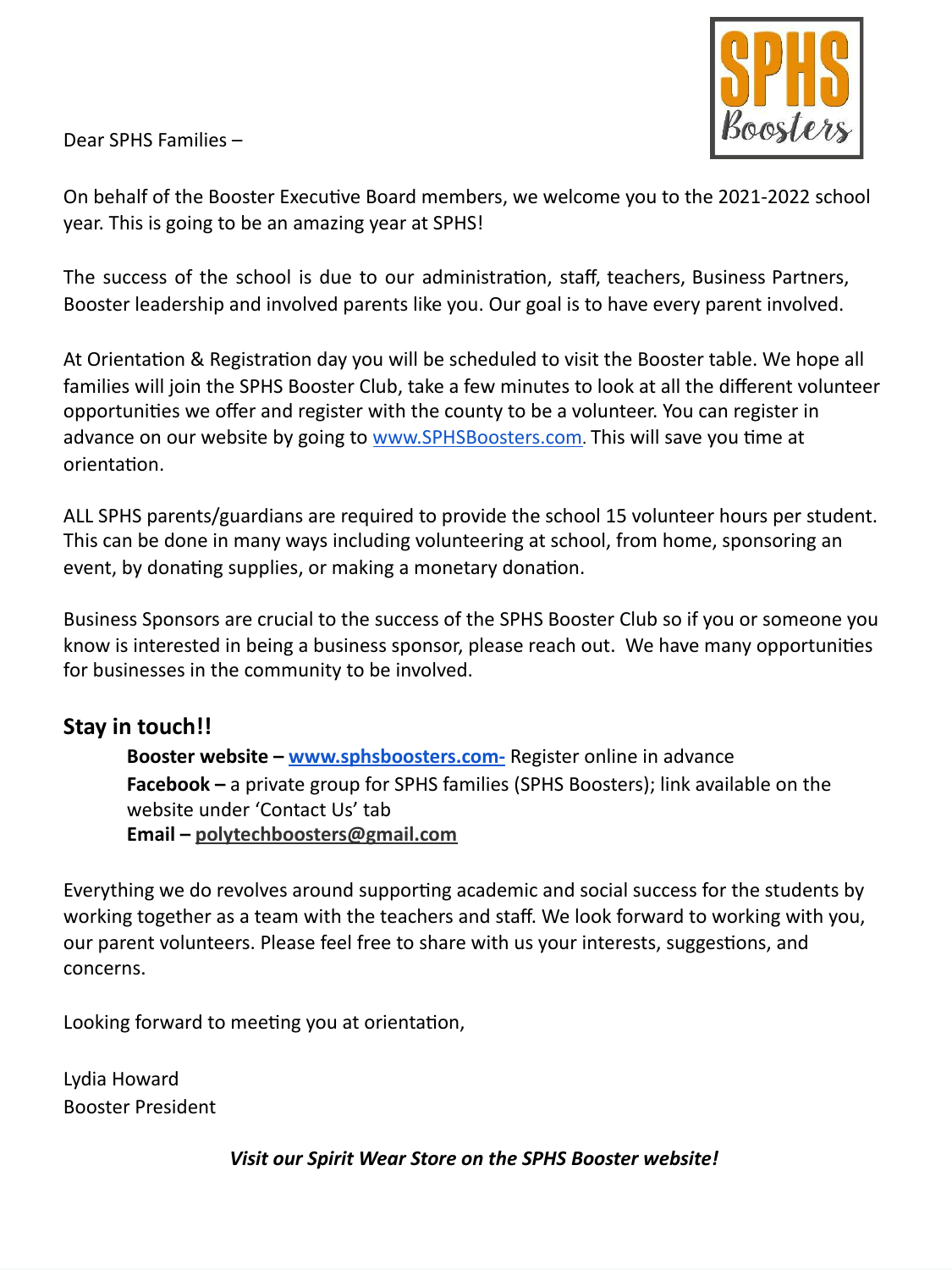

# 2021-2022

# SPHS Booster Club Information

Lydia Howard President Lydiahoward@yahoo.com 860-778-8019 Terrance Burzynski Vice President Terrance.Burzynski@wwsb.tv 941-302-6721 Karen Hodgson Treasurer kohodgson@gmail.com 540-539-7519 Kristin Nachtrieb Secretary nachtriebfive@gmail.com 303-720-2530

Booster Website: www.sphsboosters.com Booster Email: PolytechBoosters@gmail.com Facebook: SPHS Boosters (Closed Group, link on the website under "Contact Us")

### **Open Committee's and Position's**

Business Partner Committee Spirit Wear Committee Paint Your Space Coordinator Renaissance Coordinator

Communications Committee Staff Appreciation Coordinator Fundraising Committee

Interested… Either fill out the online parent commitment form or email: PolytechBoosters@gmail.com

### **Booster Event Calendar**

**September**

Freshman Service Hours Celebration PYS- Paint Your Space STC/SPHS Open House Booster Staff Appreciation

### **October**

Hispanic Heritage Celebration Spirit Week Spirit Week Dance

### **November**

Veteran's Celebration Asolo Rep Performance

**December** Winter Dance Book fair Booster Staff Appreciation

**January /February** Renaissance Celebration Veteran's Celebration Staff Appreciation

**March** AP Capstone Night Spring Fling Dance

**April SPIN** Night NH Induction

### **May**

Senior Awards Night Senior Breakfast Senior Graduation Rehearsal

Bonus Monthly Events Spirit Wear Sales Fundraisers Newsletter/ Website Updates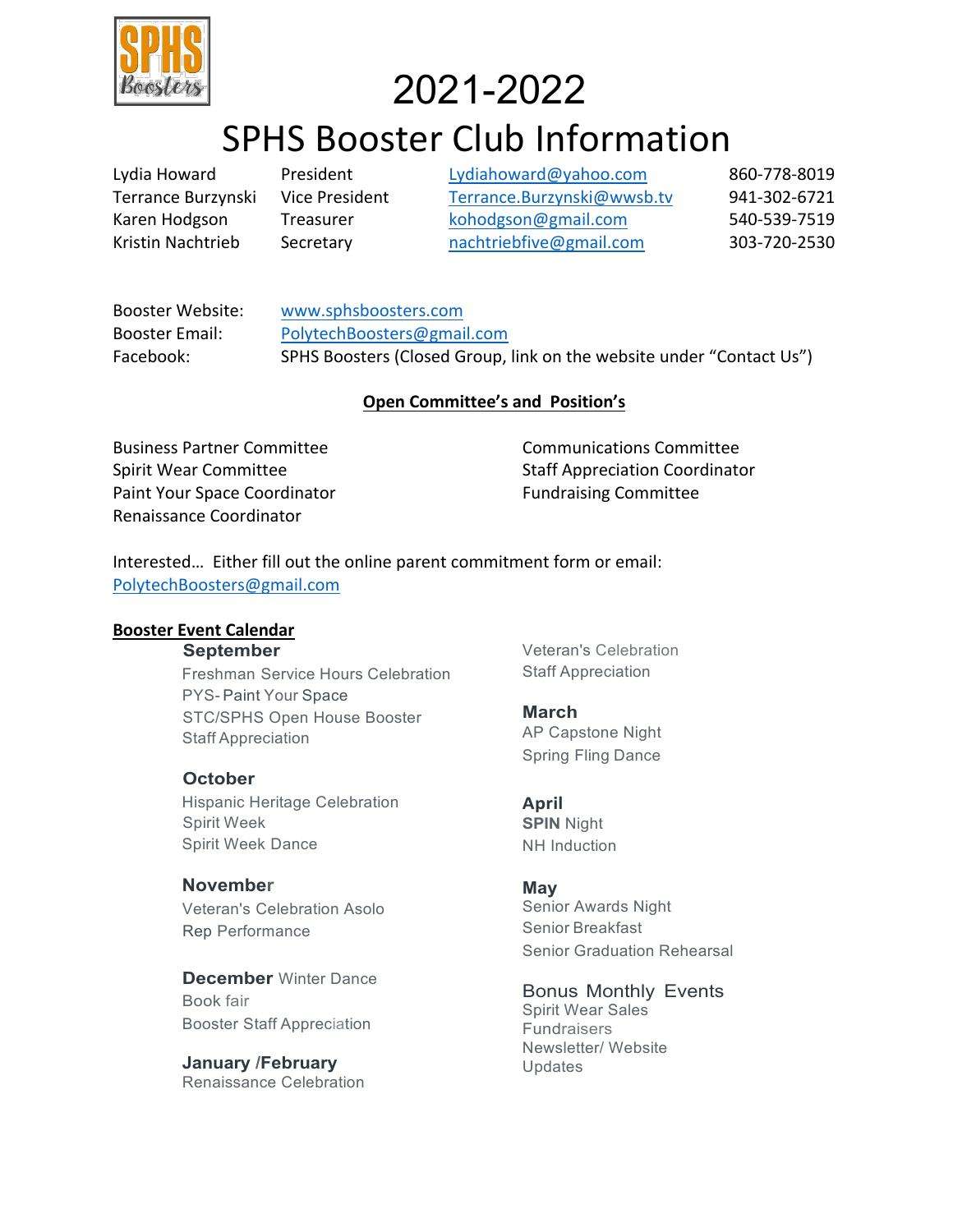

# SPHS Booster 2021-2022 Volunteer Commitment Form

SPHS Boosters rely on parent volunteers, community business partners and fundraising to support our teachers, staff and students.

*All SPHS parents/guardians are required to serve 15 volunteer hours per student per calendar school year*. This requirement can be fulfilled in a variety of ways: monetary donations, product donations, chaperone for after school activities, etc.

### **Please CHOOSE ONE option that best fits your family:**

- ❑ **Level One \$150 Donation & 0 Volunteer Hours**
- ❑ **Level Two \$100 Donation & 5 Volunteer Hours**
- ❑ **Level Three \$50 Donation & 10 Volunteer Hours**
- ❑ **Level Four \$20 Donation & 15 Volunteer Hours**

Once a selection has been made, please complete the 2021-2022 Commitment Form and return it with your donation to the SPHS Booster table at the Orientation & Registration in August. You may also mail it directly to the school addressed to SPHS Boosters. *The deadline to submit your donation and commitment form by Friday, August 31, 2021.* Questions? Contact Karen Hodgson at polytechboosters@gmail.com.

*-----------------------------------------------------------------------------------------------------------------------------------------*

*\_\_\_\_\_\_\_\_\_\_\_\_\_\_\_\_\_\_\_\_\_\_\_\_\_\_\_\_\_\_\_\_\_\_\_\_\_\_ \_\_\_\_\_\_\_\_\_\_\_\_\_\_\_\_\_\_\_\_\_\_\_\_\_\_\_\_\_\_\_\_\_\_\_\_*

*\_\_\_\_\_\_\_\_\_\_\_\_\_\_\_\_\_\_\_\_\_\_\_\_\_\_\_\_\_\_\_\_\_\_\_\_\_\_ \_\_\_\_\_\_\_\_\_\_\_\_\_\_\_\_\_\_\_\_\_\_\_\_\_\_\_\_\_\_\_\_\_\_\_\_*

*\_\_\_\_\_\_\_\_\_\_\_\_\_\_\_\_\_\_\_\_\_\_\_\_\_\_\_\_\_\_\_\_\_\_\_\_\_\_\_\_\_\_\_\_\_\_\_\_\_\_\_ \_\_\_\_\_\_\_\_\_\_\_\_\_\_\_\_\_\_\_\_\_\_\_\_\_\_\_\_\_\_\_\_\_\_\_\_\_\_\_\_\_\_\_\_\_\_\_\_*

### *Complete and return this section with your donation*

*Student Name & Grade (Print)*

*Parent Name (print)*

*Email (print) Donation Level and amount (One, Two, Three or Four)*

### *Please initial below:*

I understand that my volunteer hours for the SPHS Boosters are NOT part of the community service *hours that are required to be completed by my student.*

*\_\_\_\_\_\_\_\_ I understand that I must activate/reactivate my Sarasota County Volunteer account to be approved to volunteer at any school activities on the campus.*

Mailing address: SPHS Boosters 4650 Beneva Road Sarasota, FL 34233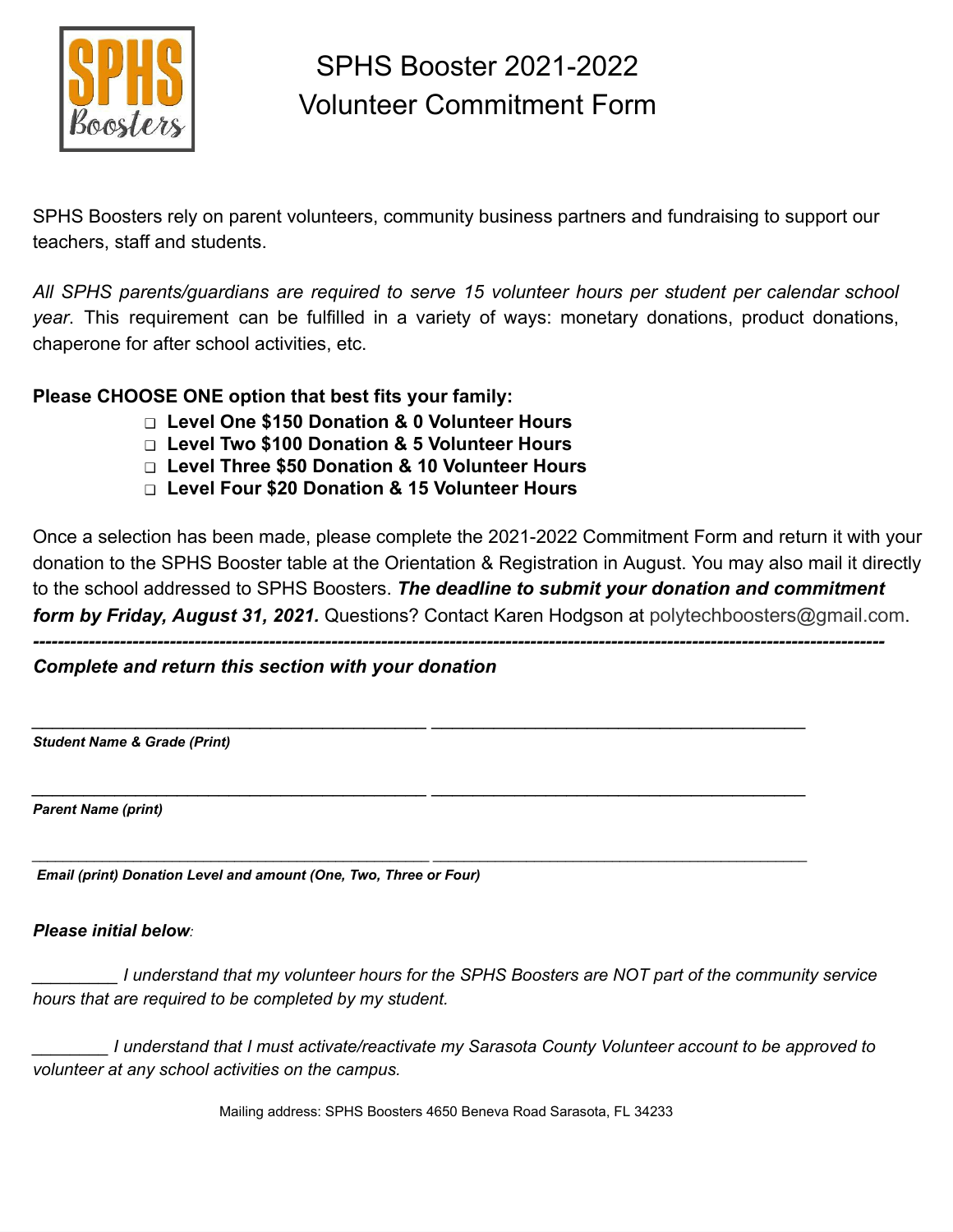

# **Welcome**

The SPHS Booster Club welcomes you to the 2021-2022 school year! The mission of the Booster Club is to support our wonderful school, physically and financially, to the best of our ability

# **Where does the money go?**

Here are **some** of the things that the money raised will help support for our school! \*Paint Your Space \*Spirit Week \*Club Support \*Angel Fund \*Staff Appreciation \*Rewards for a variety of achievements for our students \*School Dances \*Book Fair AND MUCH MORE!

# **Volunteering Options**

We understand that you are busy, and volunteering can be daunting! There are many ways you can get involved - from making phone calls from home, donating items or money, being a liaison, or being a board member. SPHS Boosters is an equal opportunity volunteer organization - we love anyone who wants to help! There are opportunities for every person to make a difference!

# **We want to stay in touch!**

We email newsletters periodically and will post it on our Facebook page. We also post volunteer opportunities. Please friend us on Facebook! It is vital that we are able to connect with you.

| Tell us a little about you! By knowing more about you, we can make suggestions that fit your interests and<br>lifestyle! |                                     |  |
|--------------------------------------------------------------------------------------------------------------------------|-------------------------------------|--|
|                                                                                                                          | Student's Grade: 9th 10th 11th 12th |  |
|                                                                                                                          |                                     |  |
| I have some time I would like to contribute to the school! (circle anything that applies):                               |                                     |  |
| Once a year Choce a month Once a week Heck - anytime!                                                                    |                                     |  |
| During the day Only in the evening I'm able to send emails                                                               |                                     |  |
| I'm able to run errands I'm able to make phone calls Count on me to donate items                                         |                                     |  |
| I would like more information about<br>*Website *Dance Liaison *Spirit Week Liaison *Business Partner Liaison            |                                     |  |
| *Paint Your Space Liaison *Board Positions *Fundraising *Spirit Wear Sales                                               |                                     |  |
| *5 Star Book *Renaissance/Honor Roll *Senior Liaison *Buy a Brick Program                                                |                                     |  |
| Thank you for taking the first stan towards supporting your school.                                                      |                                     |  |

### **Thank you for taking the first step towards supporting your school! Together we can do amazing things!**